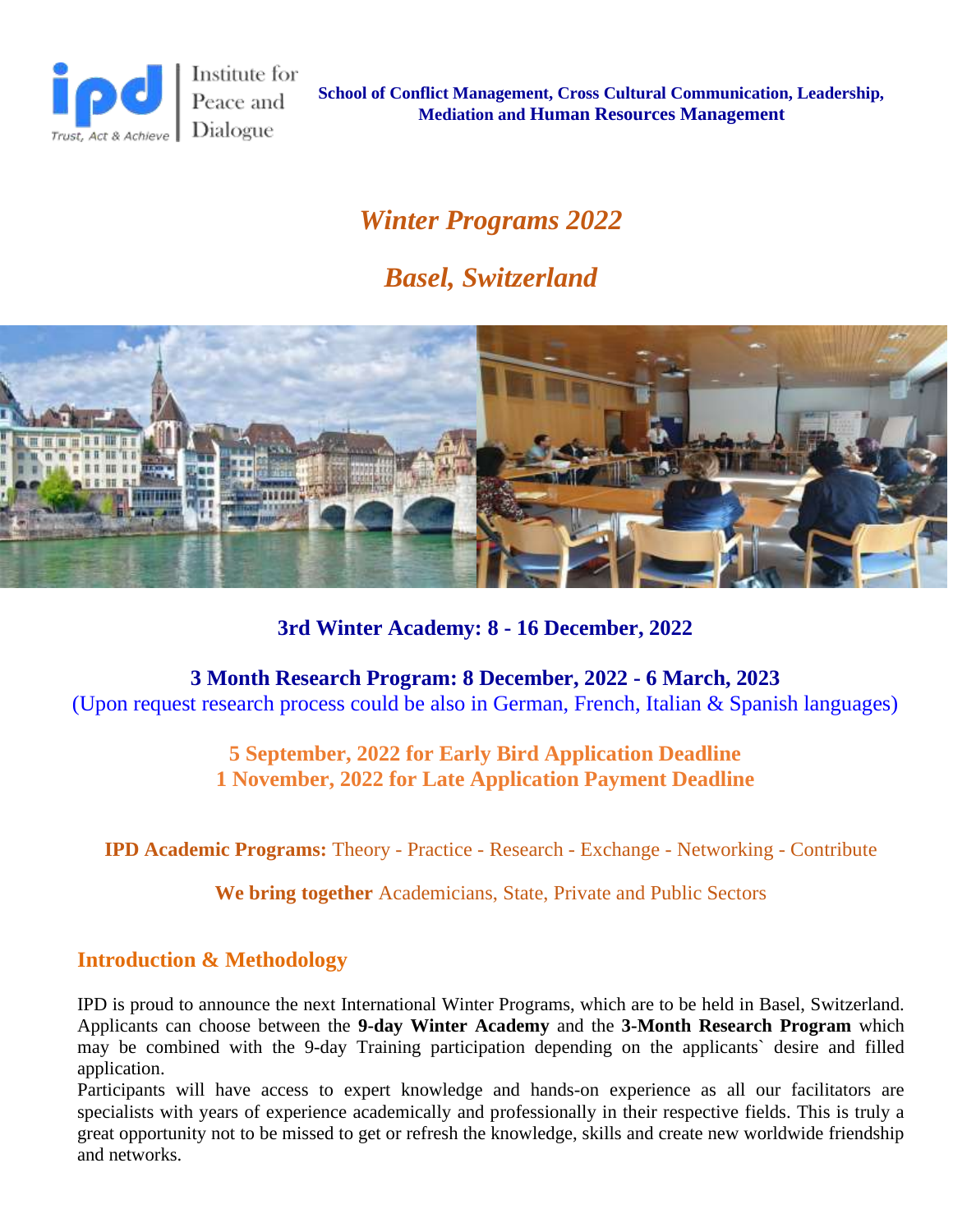**9-day Winter Academy** offer lectures and classes via non-formal, interactive and practical methods by the experienced teachers with professional and academic background include the following stated methodologies:

- Interactive teaching based on research and professional experience, illustrated by practical cases
- Lectures through open presentation and panel discussions
- Workplace case studies, situational examples and success stories telling
- Problem solving group works, paired practice discussion/exchange and self/group reflections
- Individual approach, role plays, group presentations and assignments
- Short video film coaching

Participation in all Modules is mandatory to get Certificate.

## **Trainers & Topics of 3 rd Winter Academy 2022: 8 - 16 December, 2022**

**- 8 December, 2022:** Arriving Day of Participants (No lunch and Dinner)

**- 9 & 10 December, 2022: 2 Whole Class Days by Ms. Sibylle Rupprecht from Switzerland** Day 1 Topic: Ethical Leadership - the great reset after the pandemic and vector of peace Day 2 Topic: Advocacy & Communication Including practical exercises

- 11 December, 2022: No Class Day, No Lunch and Dinner

#### **- 12 & 13 December, 2022: 2 Whole Class Days by Ms. Anna Shevchenko from UK**

Day 1 Topic: Culture in the Global World

Day 2 Topic: Intercultural mediation - trends and methods; Reconciliation across cultures - discussion

#### **- 14 & 15 December, 2022: 2 Whole Class Days by Dr. Martin Geiger from Canada**

Day 1 Topic: Global Mobility and Refugee Flows: Old and New Challenges in a Post-COVID-19 World Day 2 Topic: Humanitarian Assistance and Post-Conflict Stabilization

**- 16 December, 2022:** Departure Day of Participants (No lunch and Dinner)

### **9 Day Winter Academy Timetable**

- Arrival of Participants (Check in after 14:00): 8 December
- Breakfast Time: 7:00 9:00
- Morning Workshops Period: 9:00 12:30
- First Break Time: 10:30 11:00
- Lunch Time: 12:30 13:30
- Afternoon Workshops Period: 13:30 16:30
- Second Break Time: 14:45 15:00
- Free Day (No Class & Lunch): 11 December
- Certification: 15 December
- Departure of Participants (Check-out till the 10.00): 16 December

### **3 Month Research Program Important Dates & Activities: 8 December, 2022 - 6 March, 2023**

- Arrival date: 8 December, 2022
- Education Part: Participating in 9-day International Academic Training: 8 16 December, 2022
- Practice Part: Visit to 2 4 Swiss based Institutions: 20 December, 2022 1 March, 2023

- Research & Training Course Part: 3 hours Classes per Week + Writing research paper (Min 5 pages): 20 December, 2022 - 25 February, 2023 together with Supervisor.

- Departure date: 6 March, 2023 (If researcher would like to stay more than 3 months, please write about your desired period in your application form for we calculate new budget for your participation)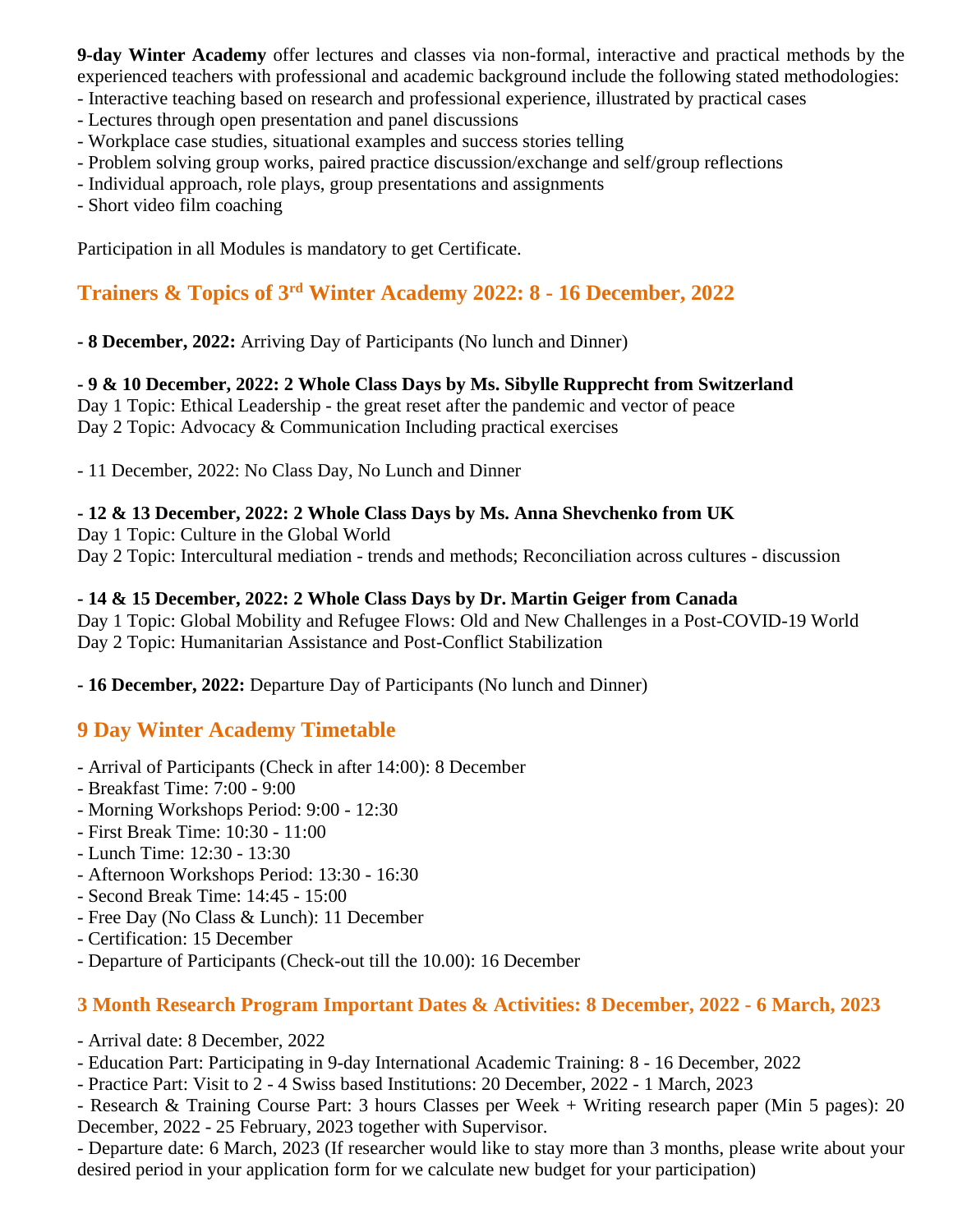### **Intercultural Exchange**

In order to capitalize on these diverse backgrounds of our participants, we encourage the exchange of each representative's own unique heritage and culture through the sharing of national clothes, drinks, foods, sweets, souvenirs, flags, etc. during the Winter Academy 2022.

### **Programs Language:** English

### **Eligible Participants**

A broad range of the interested participants from various countries within the fields mentioned below can apply to the **9-Day Training or 3 Month Research Program:**

- Representatives of Government Institutions, Diplomatic Missions and Courts
- Representatives of Business Institutions and Private Sector
- Representatives of Religious Organizations and Political Parties
- Representatives of IOs, INGOs and Local NGOs
- Representatives of Universities, Academic Staff, Researchers and Students
- Representatives of Media Institutions
- Lawyers, Mediators, Coachers, Mentors and Peacebuilders
- Other potential individuals

**Alumni Participants represented** State Institutions, Embassies, Private Institutions, Universities, Swiss Government, Australian Government, Romanian Government, UK Government, European Union, European Investment Bank, Asian Development Bank, African Union, United Nations, UNWOMEN, IOM, UNDP, UNICEF, ICRC, Peace Brigades International, Soros Foundation, Deutsche Gesellschaft für Technische Zusammenarbeit, Medecins Sans Frontieres, Welthungerhilfe, Save the Children and etc. institutions and also individuals (Students, Researchers, Philanthropists, Trainers, Teachers, Scientists, Activists, Journalists and etc.).

### **To be Guest Participant**

Guest Participants could be able to select any Winter Academy topic and apply to join 1 or 2 class days. Participation will cost 220EUR (Un-refundable) per selected class days for Guest Participants. This fee includes invitation letter, certificate, course materials, badge, 1 lunch and 1 or 2 coffee breaks.

### **Career Opportunities**

- Participation in **9-day Winter Academy** gives the participants education and network to build their future career worldwide level in state, private and public sectors as peace builder, manager, lawyer, diplomat, human resource officer, mediator, international and public relations manager, mentor, coacher and in etc. relevant jobs.

- Participating as researcher in **3 Month Research Program** could assist you to apply PhD programs with fresh research skills, to join various institutions as professional researcher or expert (Parliament, Research Centres, Think Tank Institutions, Universities, Various States organisations) or as trainer.

### **Why Basel as Ideal Venue to Study**

- To enjoy from marvelous Swiss Nature, visiting City Library, Museums, Zoo and Theater during the free time and weekends period

- Basel is a home city of oldest university (more than 550 years) of Switzerland and there have plenty research, innovation and teaching institutions in different spheres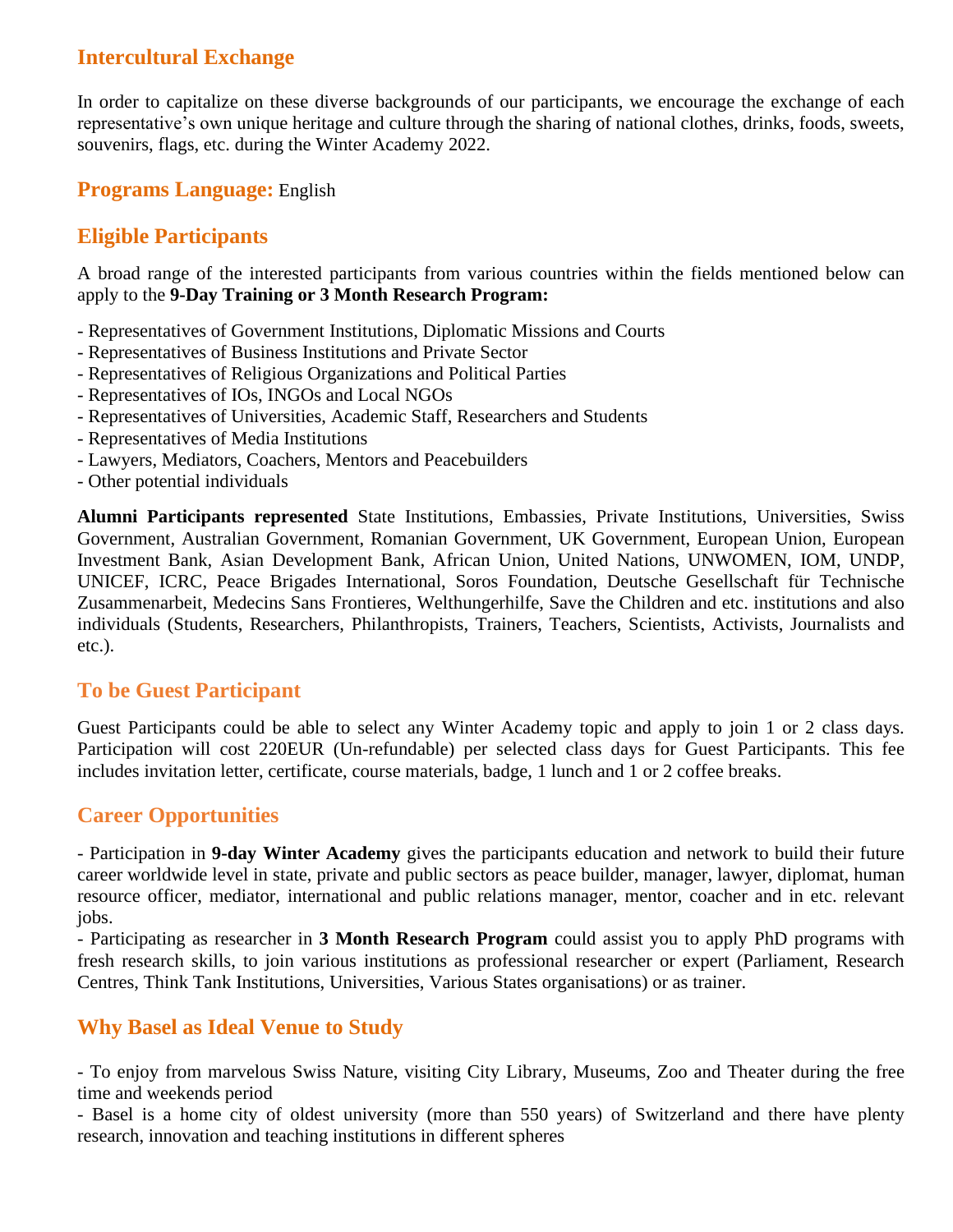- Existence of many world leading multinational companies in the pharmacy, law, agrochemicals, medical engineering, IT, logistics, finance and communications fields

- Basel is essential location in Europe which connect South Europe with North Europe, East Europe with West Europe by rail, plane (EuroAirport Basel-Mulhouse-Freiburg), ship, tram, bus and auto roads

- Basel located at the heart of Europe where France, Germany and Switzerland all meet which also makes easy of daily visiting more people from neighbour countries with using of convenient public transport

- Existence of plenty hotels, restaurants, bars, museums, theatres, cinemas, green parks and shopping places gives opportunity to the guest of the Basel city to spend comfortable and enjoyable time

- Hotel guests in Basel can use the city's public transport free-of-charge with their BaselCard. This card also allows to the guest to enter many public places with 50% discount and free surfing on the guest WiFi

- Visiting of Zoo in Basel which is oldest Zoo in Switzerland

- Basel is the safe place for visit and it`s gives positive feeling while talking with friendly and hospitable local people

- Walking in Rhine riverside could relax and gives you fabulous time

- Basel is well-known as Football Capital of Switzerland

### **To be Sending Organisation**

We invite state, private, public and academic institutions from different countries to send their individual or group participants to our short- or long-term academic programs. If your organization is interested in a partnership, we welcome your proposal by email.

**To be Sponsor:** Please contact by email till the 30 September, 2022

- For Individual Donation: 10EUR and above
- For Organizational Donation: 50EUR and above
- To be Bronze Sponsor: 1000EUR and above
- To be Silver Sponsor: 5000EUR and above
- To be Gold Sponsor: 10000EUR and above
- To be Platinum Sponsor: 20000EUR and above
- To be Diamond Sponsor: 30000EUR and above

**PS:** Please visit our website to get more information Sponsors' Benefits & Privileges

# **Scholarship**

IPD offers support for most needed potential participants in the form of reduced participation fees.

If you wish to request a discounted participation fee amount, please write your request briefly via email before or during the application submission period.

Unfortunately IPD scholarship program does not cover all of the participation fee and international travel expenses. There have following discount opportunities:

- 10% discount for Alumni of IPD programs

- 10% discount for paying together with group of participants (More than 2 person)
- 10% discount for Annual **ProPeace** Members (For registration please visit www.ipdinstitute.ch)

**Participation Fee for Winter Programs:** All the fees stated below calculated per participant

- Early Bird Application Fee with Single Room: 3400EUR
- Early Bird Application Fee with Double Room: 2800EUR
- Early Bird Application Fee without Accommodation & Breakfast: 1200EUR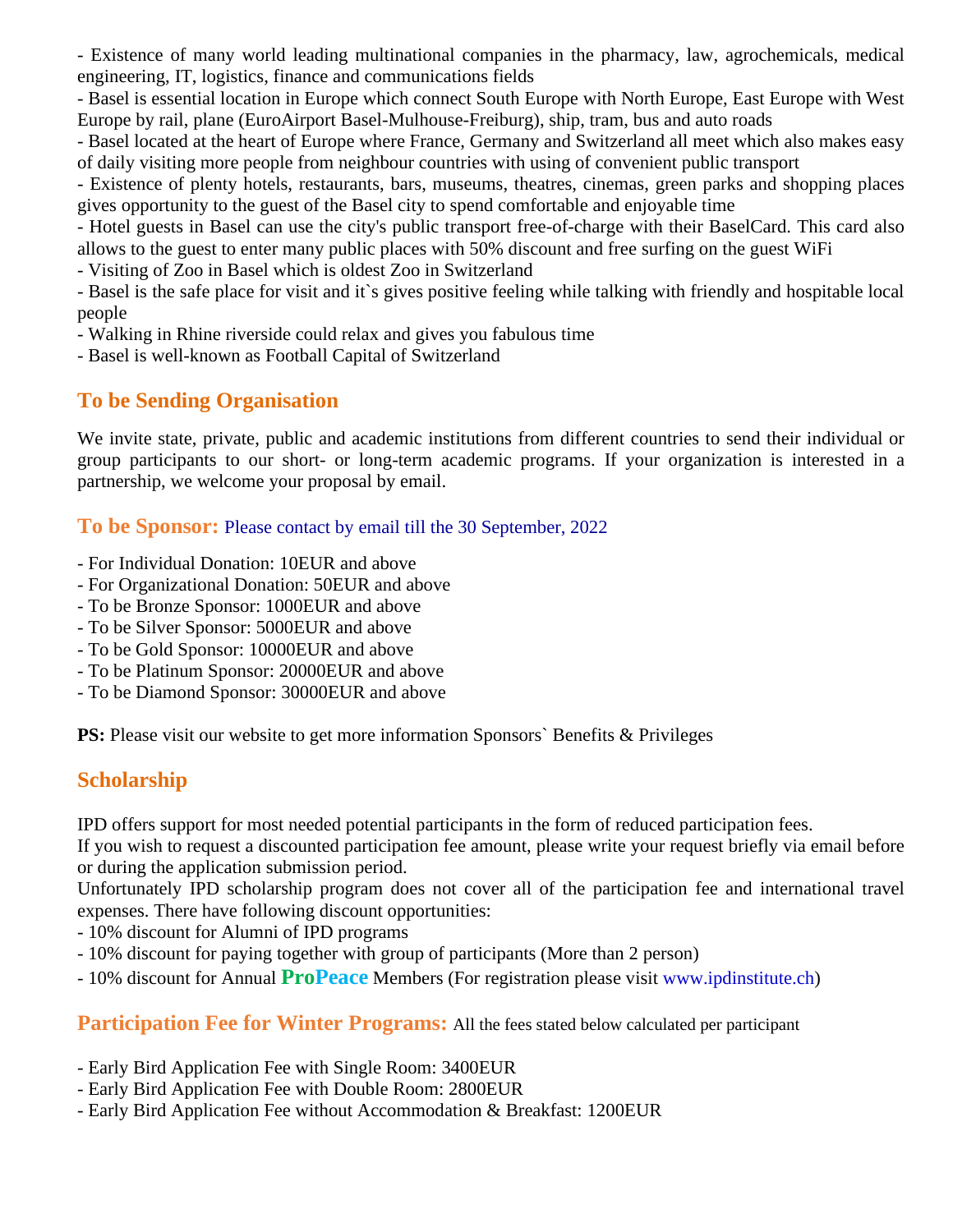- Late Application Fee with Single Room: 3800EUR
- Late Application Fee with Double Room: 3200EUR
- Late Application Fee without Accommodation & Breakfast: 1600EUR

#### **Participation Fee includes**

- Accommodation (9 Days / 8 Nights)
- Two Meals per class day (Breakfast & Lunch expenses included in the fee)
- Course & Stationary Materials (Badge, File, Notebook and Pen)
- Free WiFi
- Program Fee
- Certificate
- Cables and adapters
- 2 times Coffee-Tea breaks per class days
- Invitation Letter
- Application Fee
- Free **BASELCARD** for who is paid for Accommodation for whole training period which includes
- ❖ Free Use of public transport in Basel City
- ❖ Free WiFi at 17 hotspots
- ❖ A one-time 50% discount on
	- admission to museums (incl. special exhibitions)
	- entry to Basel Zoo
	- admission to Theatre Basel (only applies to tickets purchased at the box office)
	- 2-hour tour on the sightseeing bus
	- walking tour of the old town
	- scheduled trips on cruises offered by Basler Personenschifffahrt

### **B) 3-Month Research Program Fee**

- Fee with Accommodation: 9000EUR until 5 September, 2022 or 10500EUR until 1 November, 2022

- Fee without Accommodation: 6000EUR until 5 September, 2022 or 7000EUR until 1 November, 2022

#### **Participation Fee includes**

- Capacity Building Training Courses: 3 hours per Week
- Supervision & Consultation Services

- Furnished Single Room Accommodation stay in Hostel or Flat (Upon request of the applicant we could remove accommodation expenses)

- Stationary Materials (Folder, notebook and pen)
- WiFi Free Internet Connection
- Local travel expenses to visit 3-8 Swiss based Institutions
- Program fee
- Certificate
- Invitation Letter
- Application Fee

#### **C) Organizational or Product/Services Presentation - 750EUR (Please contact by email till the 1 November, 2022)**

- Speech with Organizational or Product/Services Presentation in front of participants: Max. 30 min

- Free WiFi
- Cables and adapters
- Water dispenser (only still water) in the seminar room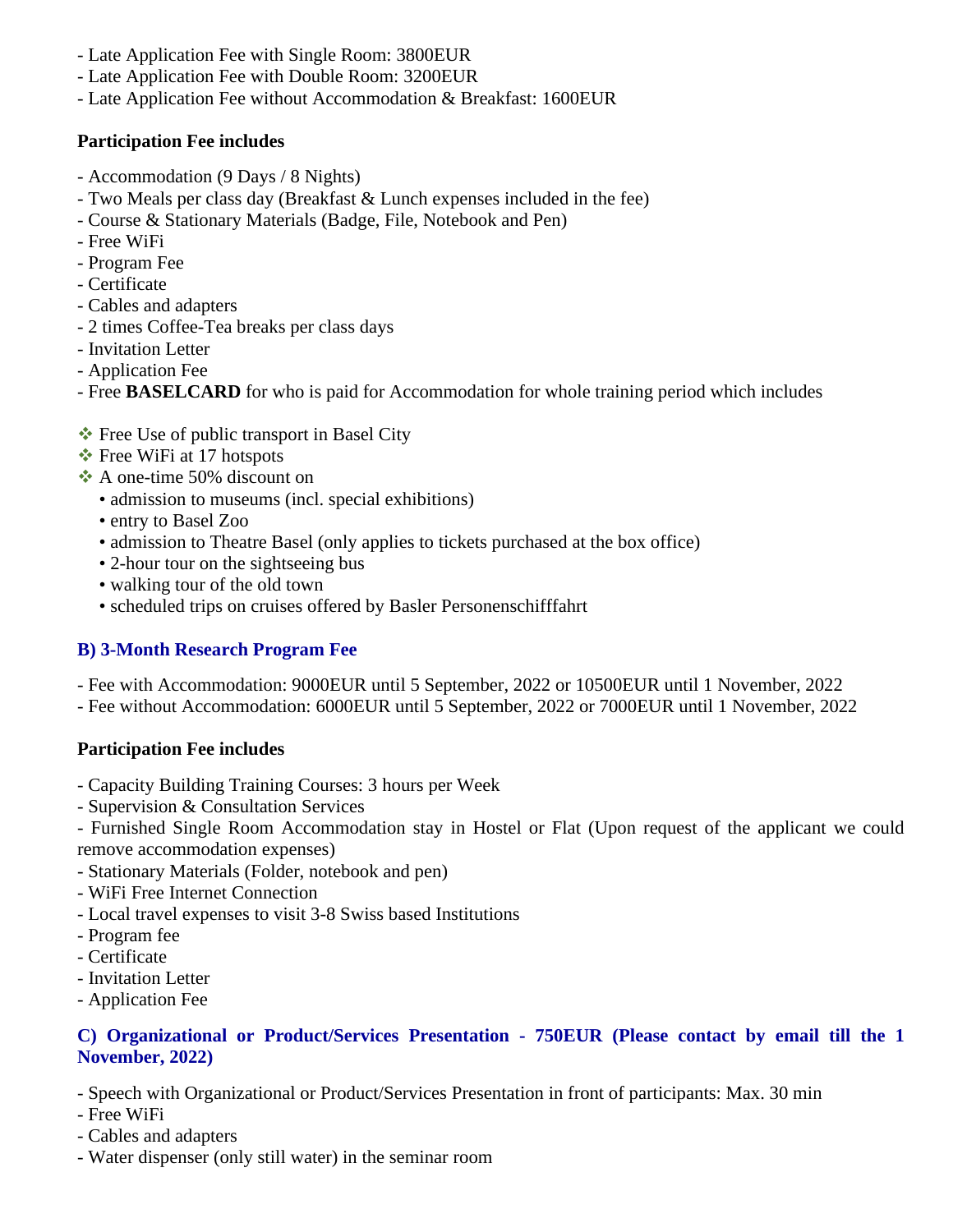- Invitation Letter

- 1 Table for promotional and publishing materials of Presenter/Organization

### **D) Guest Participant: 250EUR per class day (Non-Refundable)**

- Course materials
- Invitation letter
- 1 Lunch
- 1-2 times coffee breaks
- Certificate

- Stationary materials includes (badge, notebook, pen and folder)

### **E) Additional Expenses:** Unrefundable

- Additional single room stay includes breakfasts and local city transport ticket: 165EUR per night / person with Single room stay or 130EUR per night / person with Double room stay

- Welcome meeting in Basel Airport and transfer to hotel: 120EUR per person

# **What is not Included in the Participation Fee?**

Dinner, extra accommodation nights and meal expenses, international travel and travel-related expenses (visa & insurance fee expenses) are not included in the participation fee of Winter Programs 2022.

The Participation fee also does not cover extra persons' (family members, relatives, friends, colleagues, etc.) accommodation and meal expenses.

Participants of the 3-Month Research Program are responsible for food and local travel expenses during and after participation in the **9-Day Winter Academy**.

## **Application Deadline & Participation Procedure Step by Step**

Interested participants need to send the filled application in WORD format and scanned Passport Page (Only photo page) by email to fhuseynli@ipdinstitute.ch no later than **5 September, 2022** for the Early Bird Application Deadline or no later than **1 November, 2022** for the **Late Application & Payment Deadline.** Please label your documents as **"NAME" "SURNAME" "COUNTRY" "DOCUMENT NAME".**

**1.** The participant submits a filled application in WORD format with a CV and scanned passport page by the deadline

**2.** The participant will receive an invoice to start the payment of the requested participation fee amount

**3.** When the requested fee has been transferred to the bank account provided, the participant will receive an invitation letter via email. If visa application process is required, we will send the invitation letter by email to the relevant embassy.

**NOTE:** We strongly advice participants to submit the filled application as soon as possible, particularly if they require a visa to enter Switzerland or those who needs of more financial documentation process from his/her sending organization for participation sponsorship.

### **Cancellation Rules & Procedure**

Below stated high cancellation prices stated because of to prevent the mass application submission of nonserious people and prevent the financial risks of accommodation expenses.

Please note that after submission of the application, any participation cancellation until **30 September, 2022** the charge will be **750EUR** (not including bank transfer and exchange rates costs) for the participants of **9- Day Winter Academy** or **1950EUR** (not including bank transfer and exchange rates costs) for the participants of **3-Month Research Program** (not including bank transfer and exchange rates costs) from the paid participation fee for the administrative charges.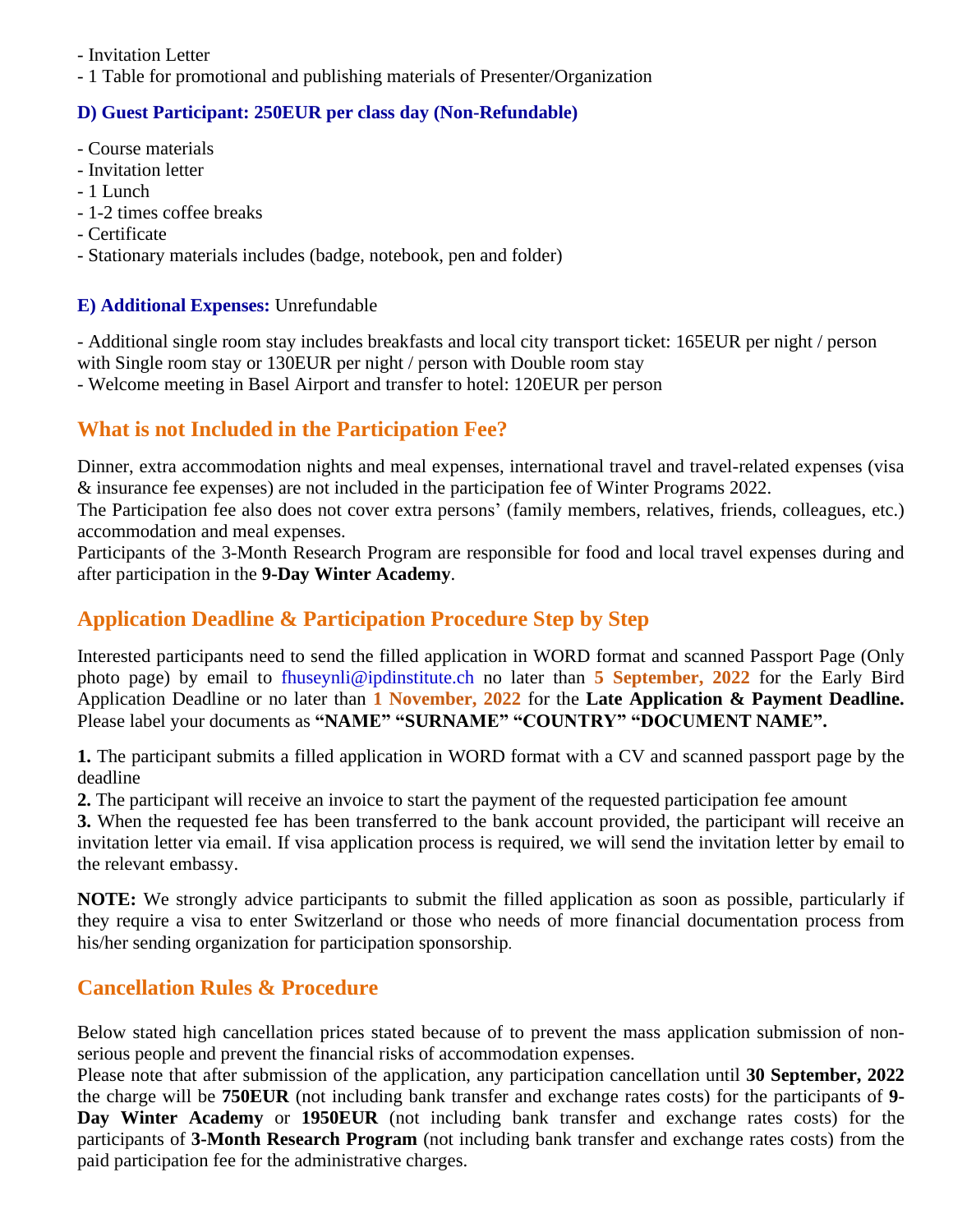For participation cancellation between **30 September, 2022** till the **10 November, 2022** the charge will be **1350EUR** (not including bank transfer and exchange rates costs) for the participants of **9 Day Winter Academy** or **4850EUR** (not including bank transfer and exchange rates costs) for the participants of **3-Month Research Program** (not including bank transfer and exchange rates costs) from the paid participation fee for the administrative charges.

For participation cancellation after **10 November, 2022,** there will be no refund on the paid participation fee. Participant responsible to inform IPD directly by email or post about his/her participation cancellation.

### **Event Place & Accommodation**

Please note that we have limited number of Accommodation rooms in our hand and that is why we strongly advice applicants do they best to register for Winter Programs as soon as possible for we can find available room SA program period.

Depending on the participation fee payment mentioned above, participants will stay in double or single rooms in Basel city during the registered Winter Academy period**.** 

Researchers registered for 3 Month period will stay in Hotel, Hostel or in Flat in a separate single room. Due to the needs, request and financial opportunities of researcher we could also arrange furnished or unfurnished flats with 2-3 rooms in Basel city.

### **IPD Bank Account**

Beneficiary`s Name: Institute for Peace and Dialogue (IPD) Bank Name: PostFinance Ltd Bank Address: Mingerstrasse 20, 3030 Bern, Switzerland Account number: 91-577724-2 EUR IBAN: CH 27 0900 0000 9157 7724 2 SWIFT code: POFICHBEXXX

#### **Contact person for any questions**

Mr. Fakhrinur Huseynli Director, Institute for Peace and Dialogue (IPD) Address: Ryffstrasse 23, 4056 Basel, Switzerland E: [fhuseynli@ipdinstitute.ch](mailto:fhuseynli@ipdinstitute.ch) [www.ipdinstitute.ch](http://www.ipdinstitute.ch/) Cell/WhatsApp: +41 76 431 6170 S: fakhrinur.huseynli LinkedIn Profile: https://www.linkedin.com/in/fakhrinur-huseynli-574776223/

> *Like & follow us on Facebook* [https://www.facebook.com/Institute-for-Peace-Dialogue-105141534911793/?ref=page\\_internal](https://www.facebook.com/Institute-for-Peace-Dialogue-105141534911793/?ref=page_internal)

**If you have any problem to contact with us via your office email, then please try to write us via online contact form or via your personal email or via Skype and inform your IT Department about the technical problem.**

**We are looking forward to seeing you in our Winter Program 2022**